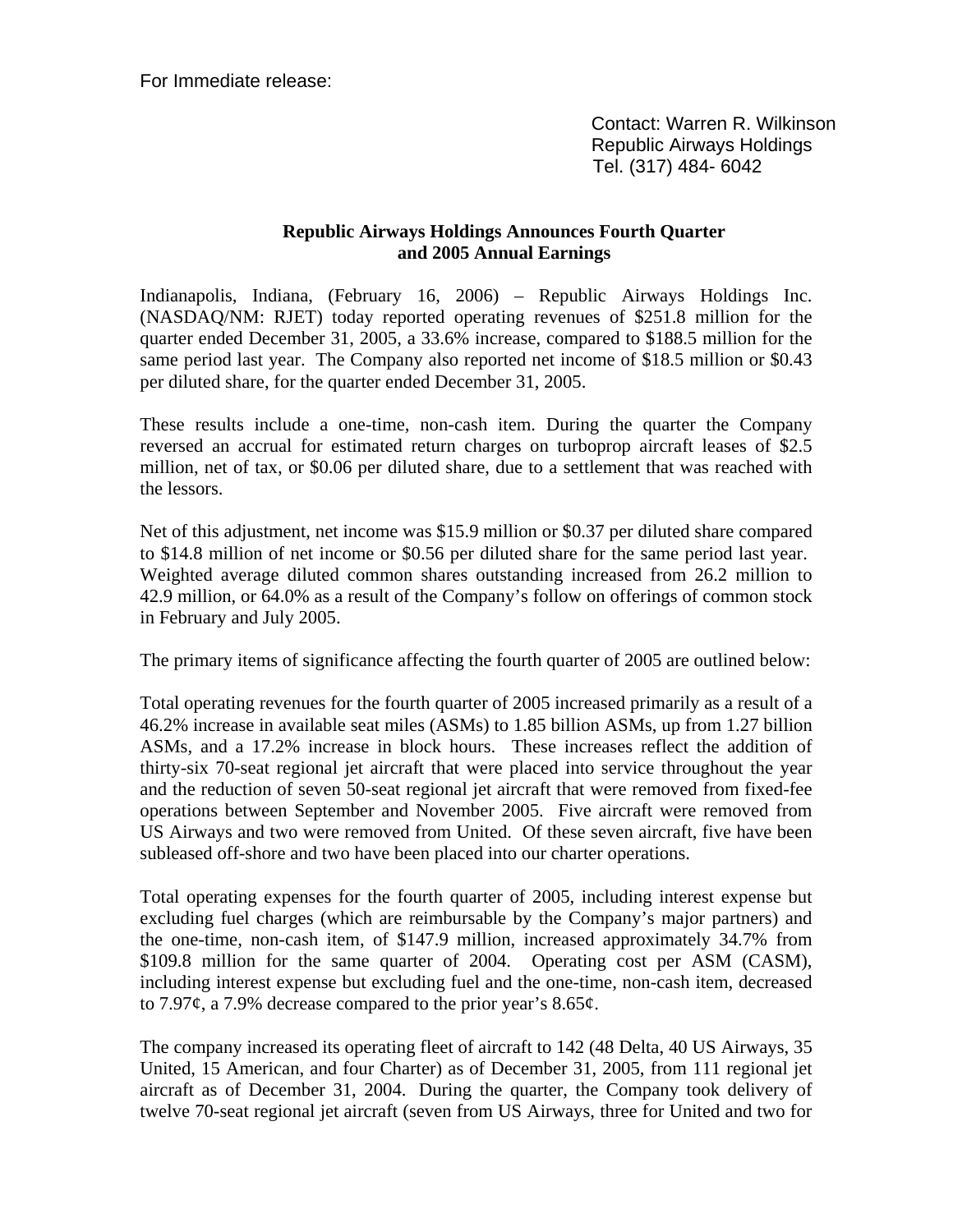Delta) and removed four 50-seat regional jet aircraft (two from US Airways and two from United).

At December 31, 2005, the Company had \$162.0 million in cash and marketable securities compared to \$46.2 million as of December 31, 2004. The Company entered into debt financing arrangements for the five new aircraft delivered from the factory during the quarter. The Company's long-term debt increased to \$1.41 billion as of December 31, 2005, compared to \$0.85 billion at December 31, 2004. The Company has significant long-term lease obligations that are classified as operating leases and are not reflected as liabilities on the Company's consolidated balance sheets. At a 7.0% discount factor, the present value of these lease obligations was approximately \$591.8 million as of December 31, 2005.

The Company's total Debt (including off-balance sheet leases) to Capital ratio decreased from 7.9 to 1 in 2004 to 4.7 to 1 in 2005, reflecting the Company's issuance of common stock in February and July 2005 of approximately \$187 million.

For the full year ended December 31, 2005, operating revenues increased 40.0% to \$905.0 million, compared to \$646.3 million for the same period last year. The Company also reported net income of \$60.7 million for 2005, or \$1.66 per diluted share.

Net of the one-time, non-cash adjustment, net income improved 49.4% to \$58.1 million, or \$1.59 per diluted share compared to \$38.9 million, or \$1.62 per diluted share, in 2004. Weighted average diluted common shares outstanding increased from 23.9 million to 36.6 million, or 52.9% as a result of the Company's follow on offerings of common stock in February and July 2005.

Total ASMs for 2005 increased 42.1% from 2004 to 6.6 billion and block hours for 2005 increased 23.8% from 2004 to 464,000. During the year, the Company placed into service thirty-six 70-seat regional jet aircraft and removed seven 50-seat regional jets from fixed-fee service. The Company's average stage length increased 10.9% from 439 in 2004 to 487 in 2005, reflecting the longer flight segments being flown by the 70-seat aircraft.

## **Corporate Information**

Republic Airways Holdings, based in Indianapolis, Indiana is an airline holding company that operates Chautauqua Airlines, Republic Airlines and Shuttle America. The company offers scheduled passenger service on approximately 800 flights daily to 78 cities in 33 states, Canada and the Bahamas through airline services agreements with four major U.S. airlines. All of its scheduled flights are operated under its major airline partner brand, such as AmericanConnection, Delta Connection, United Express and US Airways Express. The airline currently employs approximately 3,100 aviation professionals and operates 145 regional jet aircraft including 50 E170 aircraft.

The Company will conduct a telephone briefing to discuss its fourth quarter results today at 11:00 a.m. EDT. A live Webcast of this briefing will be available online at www.rjet.com - investor relations.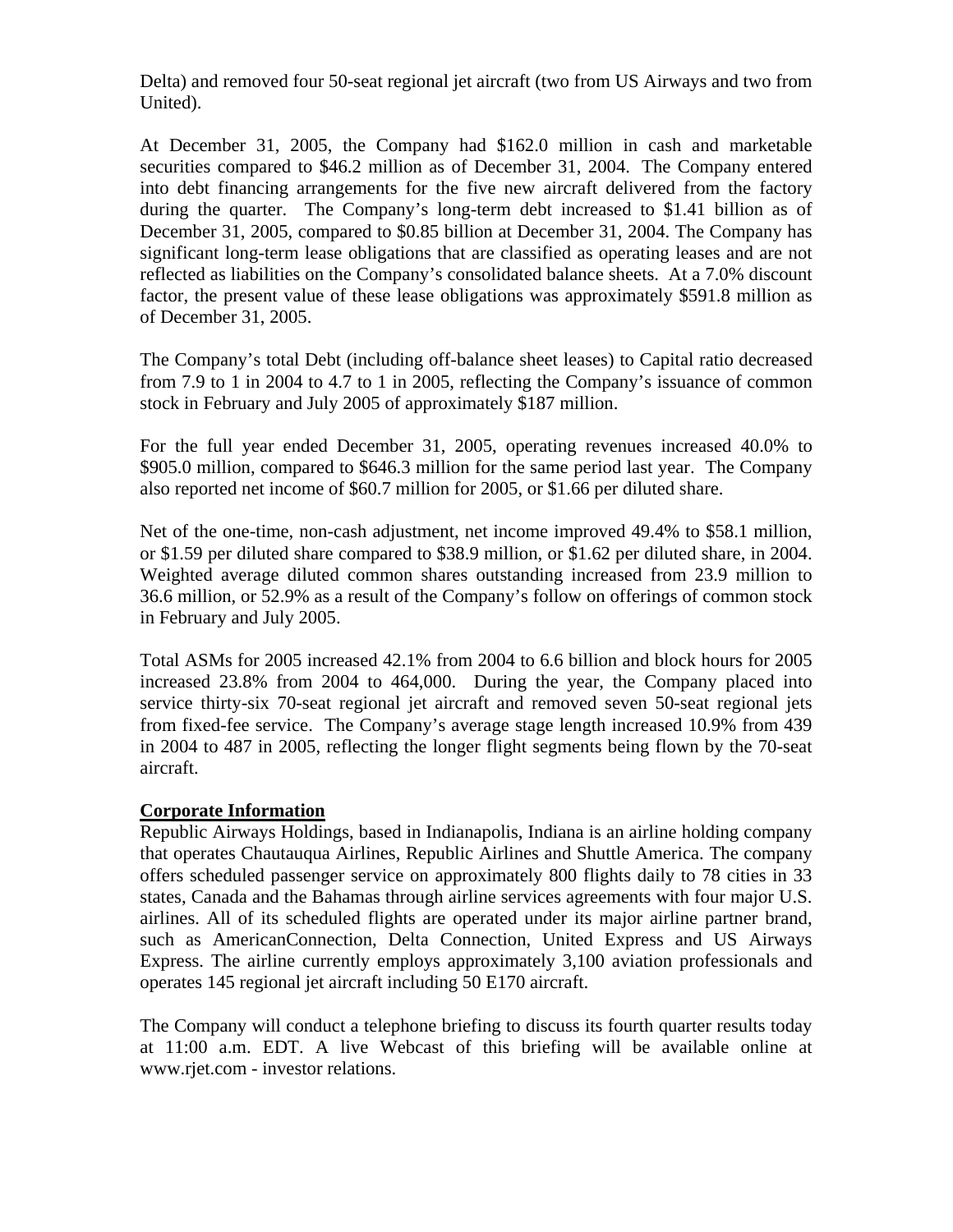## **Additional Information**

In addition to historical information, this release contains forward-looking statements. Republic Airways may, from time-to-time, make written or oral forward-looking statements within the meaning of the Private Securities Litigation Reform Act of 1995. Such statements encompass Republic Airways' beliefs, expectations, hopes or intentions regarding future events. Words such as "expects," "intends," "believes," "anticipates," "should," "likely" and similar expressions identify forward-looking statements. All forward-looking statements included in this release are made as of the date hereof and are based on information available to Republic Airways as of such date. Republic Airways assumes no obligation to update any forward-looking statement. Actual results may vary, and may vary materially, from those anticipated, estimated, projected or expected for a number of reasons, including, among others, the risk factors disclosed in the Company's most recent filing with the Securities and Exchange Commission.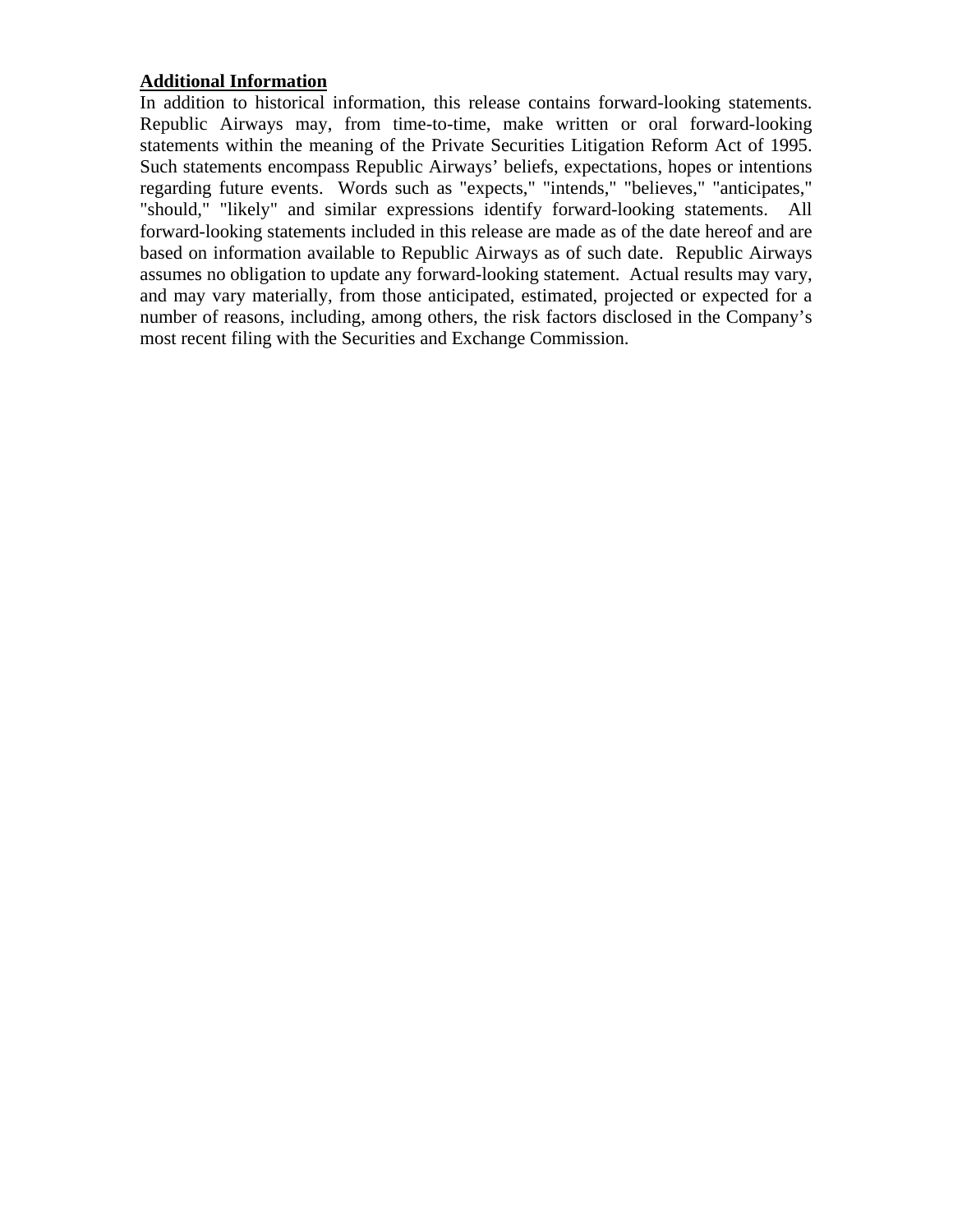## **REPUBLIC AIRWAYS HOLDINGS INC.** CONSOLIDATED STATEMENTS OF INCOME

(Dollars and Shares in Thousands, Except per Share Amounts) (Unaudited)

|                                                      | <b>Three Months Ended</b><br>December 31 |            |          |    | <b>Year Ended</b><br>December 31 |           |  |
|------------------------------------------------------|------------------------------------------|------------|----------|----|----------------------------------|-----------|--|
|                                                      |                                          | 2005       | 2004     |    | 2005                             | 2004      |  |
| OPERATING REVENUES                                   |                                          |            |          |    |                                  |           |  |
| Passenger                                            | \$                                       | 240,504 \$ | 186,037  | \$ | 883,906                          | 636,389   |  |
| Other                                                |                                          | 11,272     | 2,483    |    | 21,115                           | 9,935     |  |
| Total operating revenues                             |                                          | 251,776    | 188,520  |    | 905,021                          | 646,324   |  |
| <b>OPERATING EXPENSES</b>                            |                                          |            |          |    |                                  |           |  |
| Wages and benefits                                   |                                          | 38,344     | 29,494   |    | 143,826                          | 112,305   |  |
| Aircraft fuel (see note below)                       |                                          | 79,383     | 56,981   |    | 278,923                          | 174,208   |  |
| Landing fees                                         |                                          | 7,415      | 6,613    |    | 30,376                           | 24,201    |  |
| Aircraft and engine rent                             |                                          | 20,217     | 20,413   |    | 77,725                           | 74,514    |  |
| Maintenance and repair                               |                                          | 19,901     | 17,188   |    | 76,481                           | 70,290    |  |
| Insurance and taxes                                  |                                          | 3,638      | 3,116    |    | 16,117                           | 13,186    |  |
| Depreciation and amortization                        |                                          | 20,933     | 10,641   |    | 64,877                           | 34,412    |  |
| Impairment loss and accrued aircraft<br>return costs |                                          | (4,218)    | $\Omega$ |    | (4,218)                          | 1,441     |  |
| Other                                                |                                          | 16,378     | 12,801   |    | 62,195                           | 50,422    |  |
| Total operating expenses                             |                                          | 201,991    | 157,247  |    | 746,302                          | 554,979   |  |
| <b>OPERATING INCOME</b>                              |                                          | 49,785     | 31,273   |    | 158,719                          | 91,345    |  |
| OTHER INCOME (EXPENSE)                               |                                          |            |          |    |                                  |           |  |
| Interest expense                                     |                                          | (21, 037)  | (9, 489) |    | (63, 546)                        | (28, 464) |  |
| Other income                                         |                                          | 1,818      | 227      |    | 5,002                            | 518       |  |
| Total other income (expense)                         |                                          | (19, 219)  | (9,262)  |    | (58, 544)                        | (27, 946) |  |
| <b>INCOME BEFORE INCOME TAXES</b>                    |                                          | 30,566     | 22,011   |    | 100,175                          | 63,399    |  |
| <b>INCOME TAX EXPENSE</b>                            |                                          | 12,103     | 7,245    |    | 39,521                           | 24,547    |  |
| <b>NET INCOME</b>                                    |                                          | 18,463     | 14,766   |    | 60,654                           | 38,852    |  |
| PER SHARE, BASIC                                     |                                          | \$0.44     | \$0.58   |    | \$1.69                           | \$1.66    |  |
| PER SHARE, DILUTED                                   |                                          | \$0.43     | \$0.56   |    | \$1.66                           | \$1.62    |  |
| Weighted Average Common Shares                       |                                          |            |          |    |                                  |           |  |
| Basic                                                |                                          | 41,696     | 25,543   |    | 35,854                           | 23,350    |  |
| Diluted                                              |                                          | 42,916     | 26,165   |    | 36,548                           | 23,907    |  |